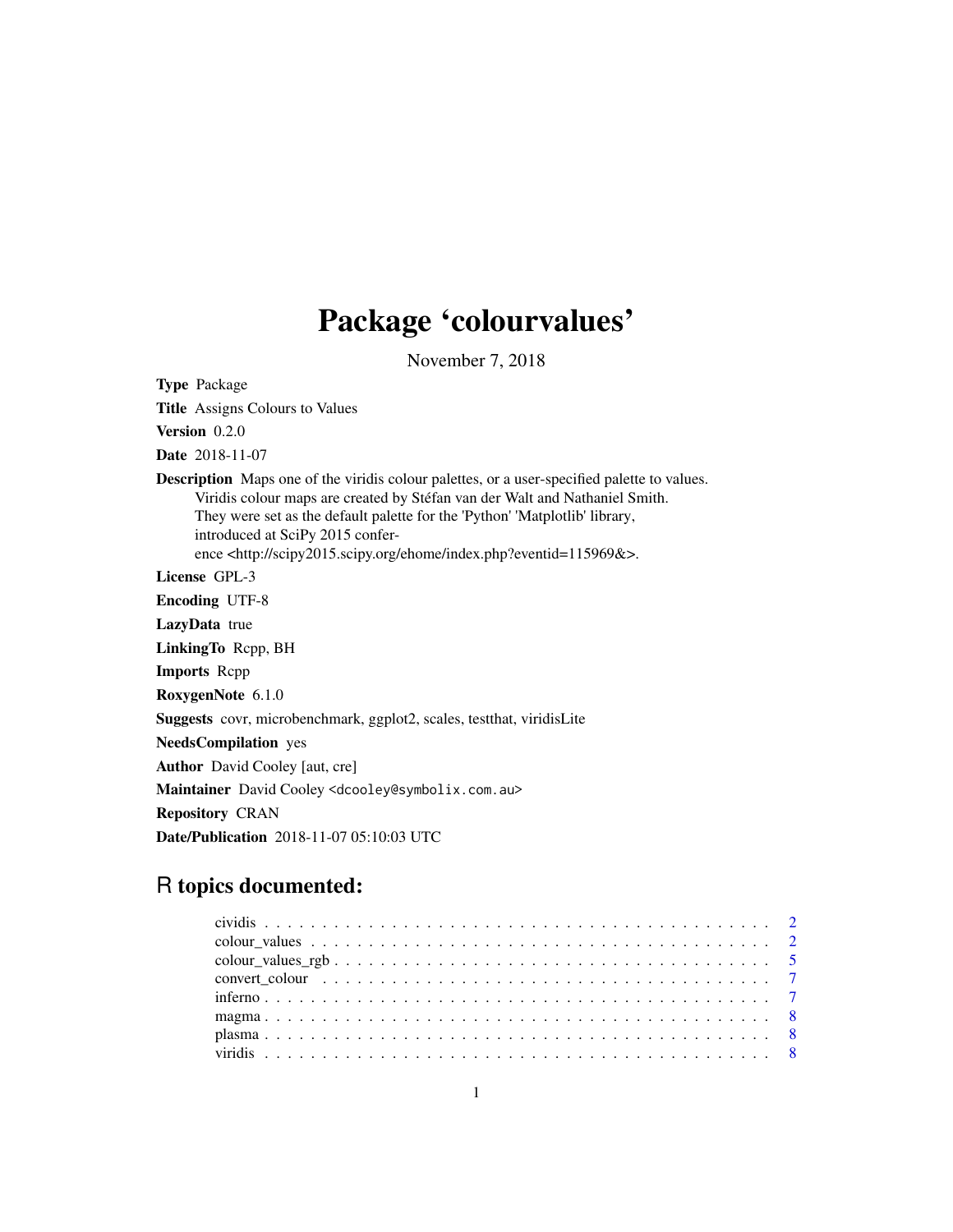#### <span id="page-1-0"></span>**Index** [9](#page-8-0)

| cividis            | Cividis                           |  |  |
|--------------------|-----------------------------------|--|--|
|                    |                                   |  |  |
| <b>Description</b> |                                   |  |  |
|                    | Data frame of the cividis palette |  |  |
| <b>Usage</b>       |                                   |  |  |
| cividis()          |                                   |  |  |
|                    |                                   |  |  |

colour\_values *Colour Values*

#### Description

maps colours to values

#### Usage

```
colour_values(x, palette = "viridis", na_colour = "#808080FF",
  alpha = 255, include\_alpha = TRUE, ...color_values(x, palette = "viridis", na_colour = "#808080FF",
  alpha = 255, include\_alpha = TRUE, ...)
## S3 method for class 'character'
colour_values_to_hex(x, palette, na_colour, alpha,
  include_alpha, summary = FALSE)
## Default S3 method:
colour_values_to_hex(x, palette, na_colour, alpha,
  include_{=a1}pha, n_summaries = 0, format = TRUE, digits = 2)
## S3 method for class 'logical'
colour_values_to_hex(x, palette, na_colour, alpha,
  include_alpha, summary = FALSE)
## S3 method for class 'factor'
colour_values_to_hex(x, palette, na_colour, alpha,
  include_alpha, summary = FALSE)
## S3 method for class 'Date'
colour_values_to_hex(x, palette, na_colour, alpha,
```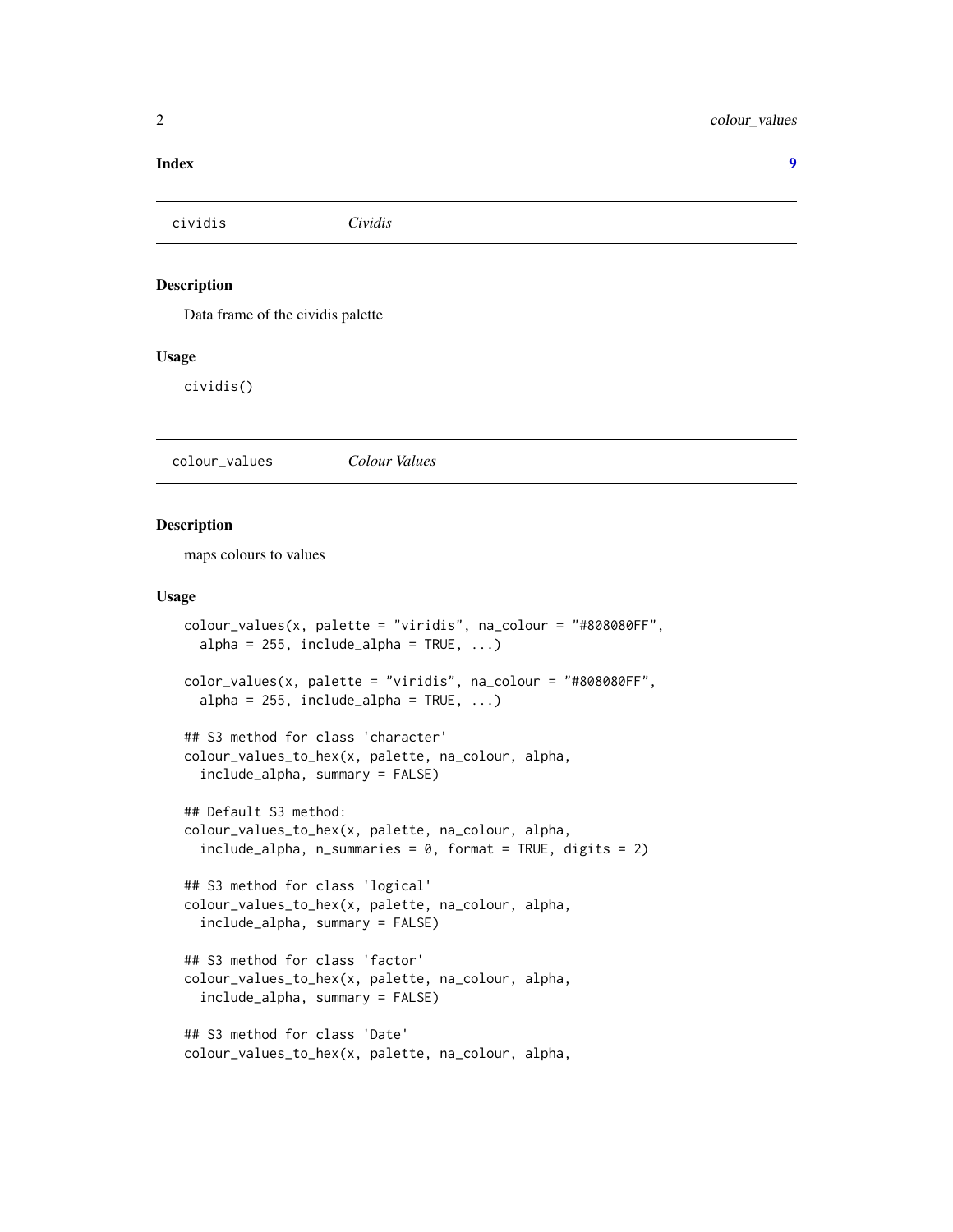#### colour\_values 3

```
include_alpha, n_summaries = 0, format = TRUE)
## S3 method for class 'POSIXct'
colour_values_to_hex(x, palette, na_colour, alpha,
  include_alpha, n_summaries = 0, format = TRUE)
## S3 method for class 'POSIXlt'
colour_values_to_hex(x, palette, na_colour, alpha,
  include_alpha, n_summaries = 0, format = TRUE)
```
#### Arguments

| $\mathsf{x}$  | vector of values to map to a colour                                                                                                                                                                                                                                 |
|---------------|---------------------------------------------------------------------------------------------------------------------------------------------------------------------------------------------------------------------------------------------------------------------|
| palette       | colour palette. See details and examples                                                                                                                                                                                                                            |
| na_colour     | hex string colour to use for NA values in the form #RRGGBBAA.                                                                                                                                                                                                       |
| alpha         | optional. Single value in [0,255] applied to all colours, or a vector of numeric<br>values the same length as x and at least length 5. The numeric vector will be<br>scaled into the range $[0,255]$ . If a matrix palette is supplied this argument is<br>ignored. |
| include_alpha | logical indicating if the returned hex or matrix should include the alpha values.<br>Defaults to TRUE.                                                                                                                                                              |
| .             | other arguments possed to methods                                                                                                                                                                                                                                   |
| summary       | logical indicating if a summary of the colours should be returned as well as the<br>full colour mapping. This will be the unique elements of x mapped to the colour.                                                                                                |
| n_summaries   | positive integer. If supplied a summary colour palette will be returned in a list,<br>containing n_summaries equally spaced values of x in the range $[\min(x), \max(x)]$ ,<br>and their associated colours. If a non-numeric x is used this value is ignored       |
| format        | logical indicating if the summary values should be formatted. See details                                                                                                                                                                                           |
| digits        | Integer. When summarising a numeric vector you can specify the number of<br>decimal places to include in the summary values                                                                                                                                         |

#### Details

The palette can either be

- String "viridis", "inferno", "plasma", "magma", "cividis"
- Matrix At least 5 rows, and 3 (or 4) columns representing the red, green and blue (and alpha) values

The palette (and alpha argument when using a vector) requires 5 rows because the colours are interpolated using a cubic b-spline. This method requires 5 values.

when summary = TRUE, the following rules are applied to the summary values

- logical vectors are converted to "TRUE" or "FALSE" strings
- all other types remain as-is, unless format  $=$  T is used

when format =  $TRUE$ ,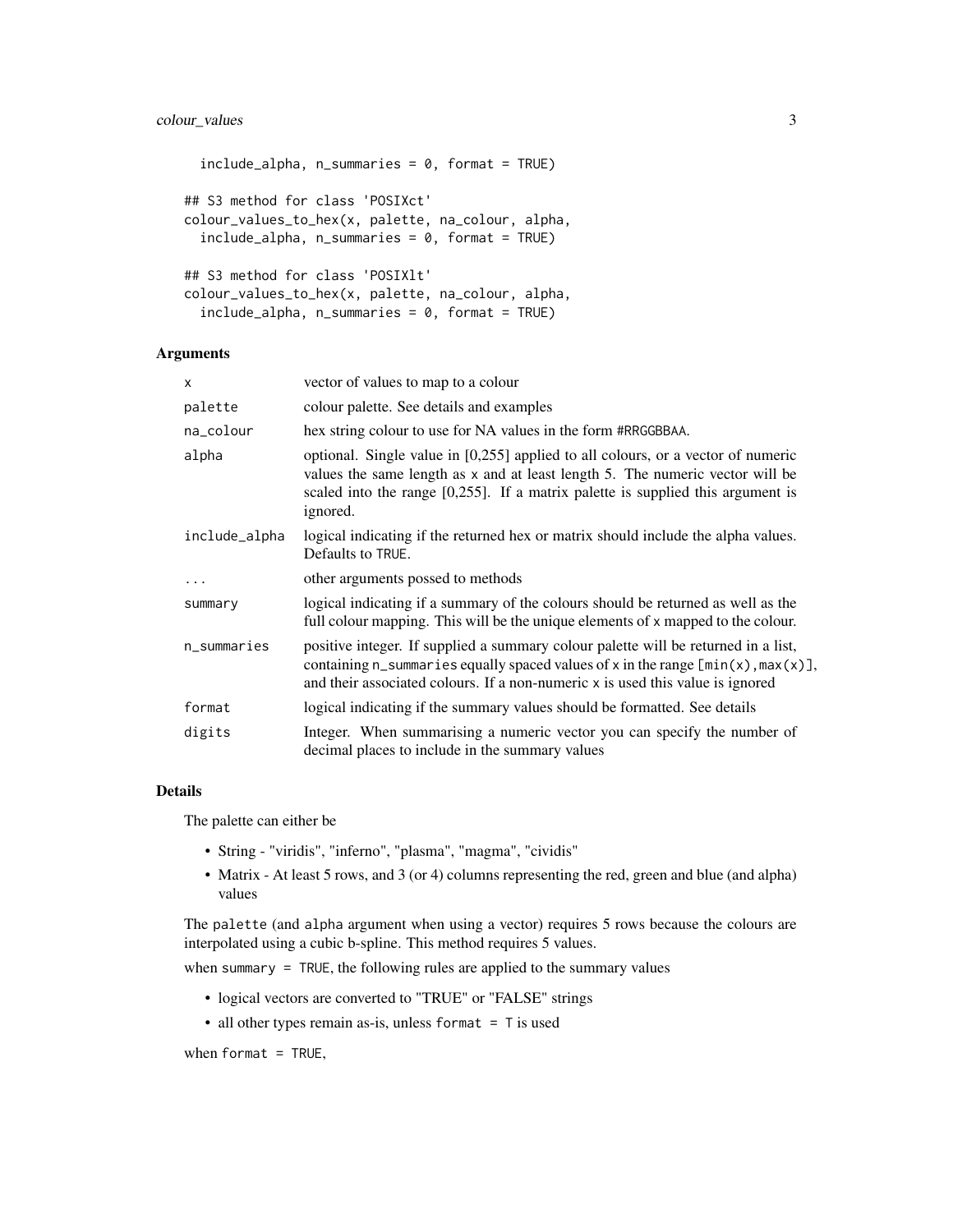- numbers are converted to strings with the specified number of decimal places (using digits argument)
- Dates are formatted as "yyyy-mm-dd"

#### See Also

colour\_values\_rgb

#### Examples

```
## in-built palettes
colour_values(x = 1:5) ## default is "viridis"
colour_values(x = 1:5, platete = "inferno")colour_values(x = 1:5, platete = "plasma")colour_values(x = 1:5, platete = "magma")colour_values(x = 1:5, platete = "cividis")## matrix palette
n < - 100m <- grDevices::colorRamp(c("red", "green"))( (1:n)/n )
df \le data.frame(a = 10, x = 1:n)
df$col <- colour_values(df$x, palette = m)
barplot(height = df$a, col = df$col, border = NA, space = \theta)
## with an alpha column on the palette
n < -100m <- grDevices::colorRamp(c("red", "green"))( (1:n)/n )
m \le - \text{cbind}(m, \text{seq}(0, 255, \text{length.out} = 100))df \le data.frame(a = 10, x = 1:n)
df$col <- colour_values(df$x, palette = m)
barplot(height = df$a, col = df$col, border = NA, space = 0)
## single alpha value for all colours
df <- data.frame(a = 10, x = 1:255)
df$col <- colour_values(df$x, alpha = 50)
barplot(height = df$a, col = df$col, border = NA, space = 0)
## vector of alpha values
df <- data.frame(a = 10, x = 1:300, y = rep(c(1:50, 50:1), 3) )
df$col <- colour_values(df$x, alpha = df$y)
barplot(height = df$a, col = df$col, border = NA, space = 0)
## returning a summary palette
colour_values(-10:10, n_summaries = 5)
```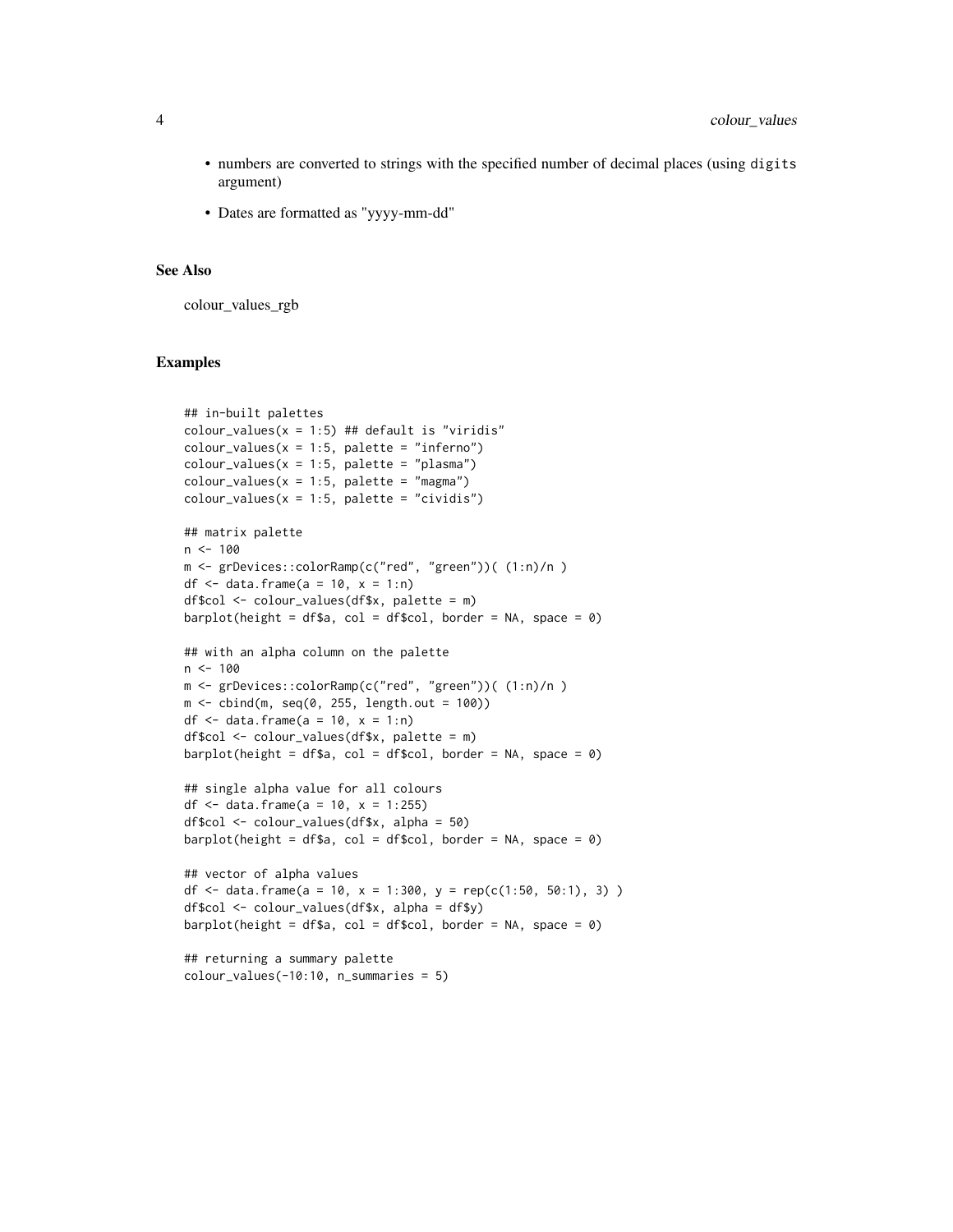#### <span id="page-4-0"></span>Description

Maps colours to variables, returning a matrix of RGB(A) values

#### Usage

```
colour_values_rgb(x, platete = "viridis", na-colour = "#808080FF",alpha = 255, include\_alpha = TRUE, ...)
color_values_rgb(x, palette = "viridis", na_colour = "#808080FF",
  alpha = 255, include\_alpha = TRUE, ...)
## S3 method for class 'character'
colour_values_to_rgb(x, palette, na_colour, alpha,
  include_alpha, summary = FALSE)
## Default S3 method:
colour_values_to_rgb(x, palette, na_colour, alpha,
  include_{ab}, n_summaries = 0, format = TRUE, digits = 2)
## S3 method for class 'logical'
colour_values_to_rgb(x, palette, na_colour, alpha,
  include_alpha, summary = FALSE)
## S3 method for class 'factor'
colour_values_to_rgb(x, palette, na_colour, alpha,
  include_alpha, summary = FALSE)
## S3 method for class 'Date'
colour_values_to_rgb(x, palette, na_colour, alpha,
  include_{ab}, n_summaries = 0, format = TRUE)
## S3 method for class 'POSIXct'
colour_values_to_rgb(x, palette, na_colour, alpha,
  include_{alpha}, n_summaries = 0, format = TRUE)
## S3 method for class 'POSIXlt'
colour_values_to_rgb(x, palette, na_colour, alpha,
  include_alpha, n_summaries = 0, format = TRUE)
```
#### Arguments

| X       | vector of values to map to a colour      |
|---------|------------------------------------------|
| palette | colour palette. See details and examples |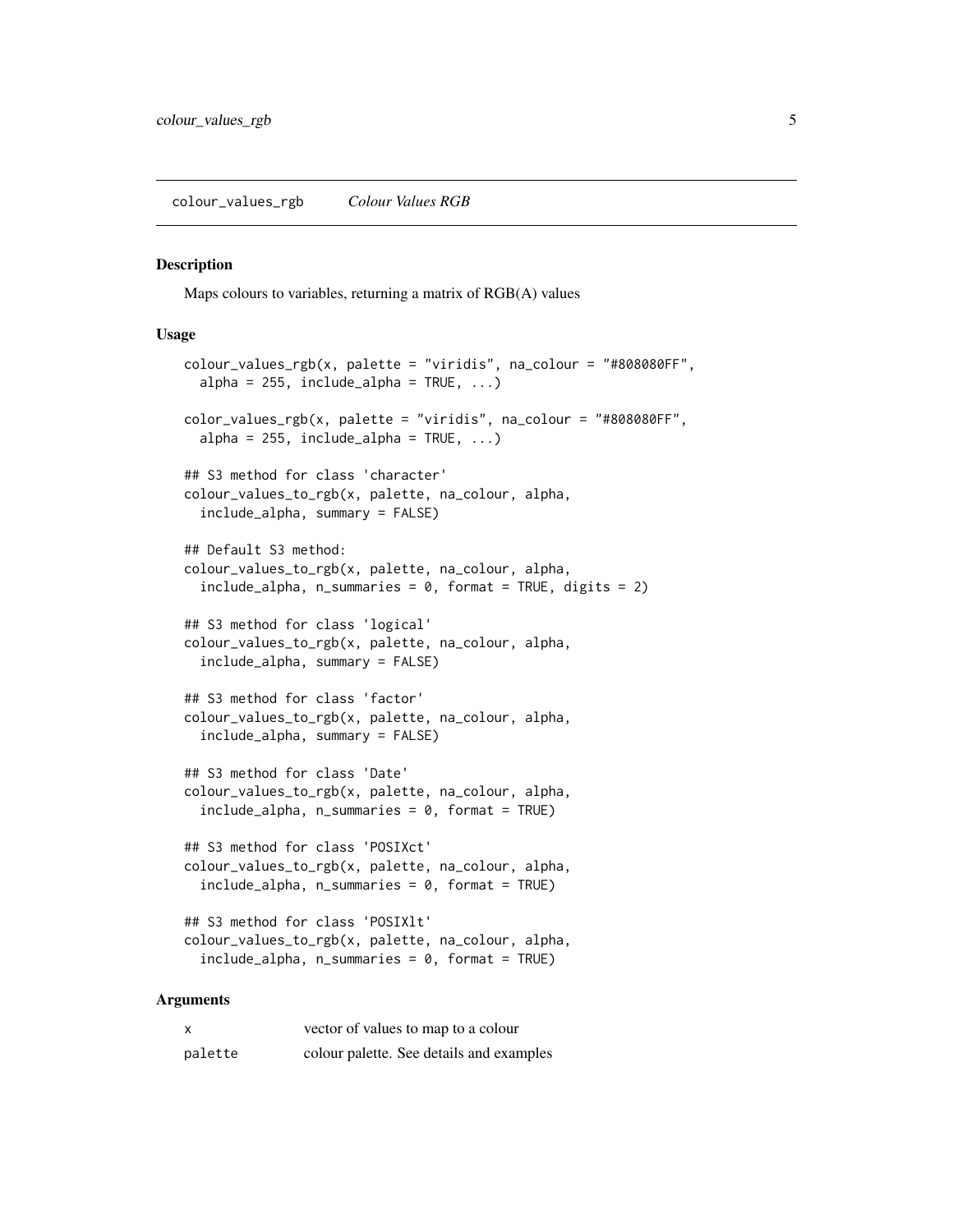| na_colour     | hex string colour to use for NA values in the form #RRGGBBAA.                                                                                                                                                                                                       |
|---------------|---------------------------------------------------------------------------------------------------------------------------------------------------------------------------------------------------------------------------------------------------------------------|
| alpha         | optional. Single value in [0,255] applied to all colours, or a vector of numeric<br>values the same length as x and at least length 5. The numeric vector will be<br>scaled into the range $[0,255]$ . If a matrix palette is supplied this argument is<br>ignored. |
| include_alpha | logical indicating if the returned hex or matrix should include the alpha values.<br>Defaults to TRUE.                                                                                                                                                              |
| $\cdot$       | other arguments possed to methods                                                                                                                                                                                                                                   |
| summary       | logical indicating if a summary of the colours should be returned as well as the<br>full colour mapping. This will be the unique elements of x mapped to the colour.                                                                                                |
| n_summaries   | positive integer. If supplied a summary colour palette will be returned in a list,<br>containing n_summaries equally spaced values of x in the range $[\min(x), \max(x)]$ ,<br>and their associated colours. If a non-numeric x is used this value is ignored       |
| format        | logical indicating if the summary values should be formatted. See details                                                                                                                                                                                           |
| digits        | Integer. When summarising a numeric vector you can specify the number of<br>decimal places to include in the summary values                                                                                                                                         |

#### Details

when summary = TRUE, the following rules are applied to the summary values

- logical vectors are converted to "TRUE" or "FALSE" strings
- all other types remain as-is, unless format = T is used

when format =  $TRUE$ ,

- numbers are converted to strings with the specified number of decimal places (using digits argument)
- Dates are formatted as "yyyy-mm-dd"

#### See Also

colour\_values

### Examples

```
colour_values_rgb(1:5)
colour_values_rgb(1:5, include_alpha = FALSE)
colour_values_rgb(-25:25, n_summaries = 5)
```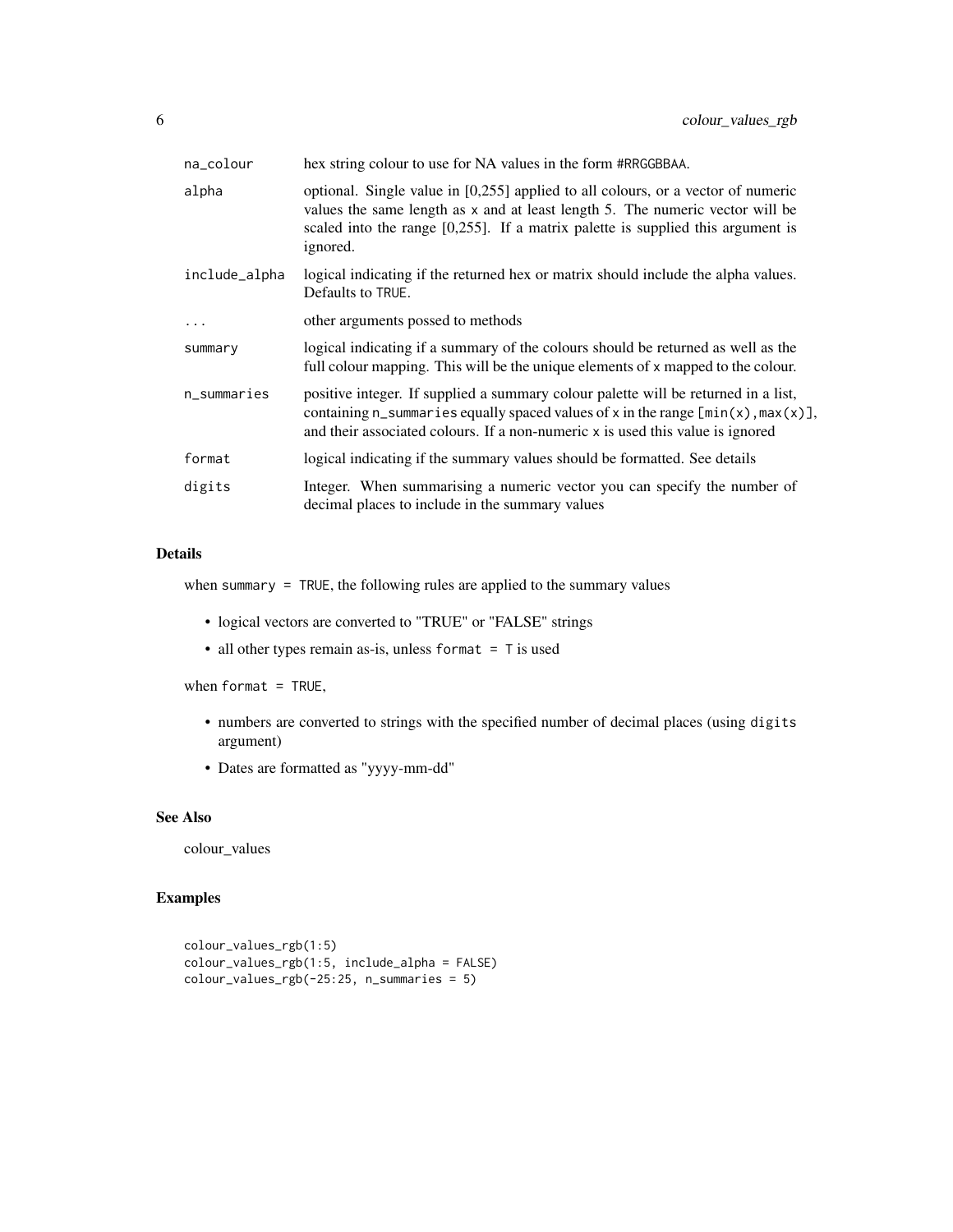<span id="page-6-0"></span>convert\_colour *Convert Colour*

#### Description

Converts colours between RRGGBBAA and hex strings, in both directions.

#### Usage

convert\_colour(x)

convert\_colours(x)

convert\_color(x)

convert\_colors(x)

#### Arguments

x character vector of hex strings, or numeric matrix of RRGGBBAA values

#### Details

If a combination of hex strings with and without alpha values are supplied, those without are assumed to have an alpha value of FF and will be returned in the RRGGBBAA matrix

#### Examples

```
convert_colour(c("#FFAA00"))
convert_colour(c("#FFAA00","#FF00AAFF"))
convert\_colour(matrix(c(255,170,0),ncol = 3))
```
convert\_colour(matrix(c(255,170,0,255),ncol = 4))

inferno *Inferno*

#### Description

Data frame of the inferno palette

#### Usage

inferno()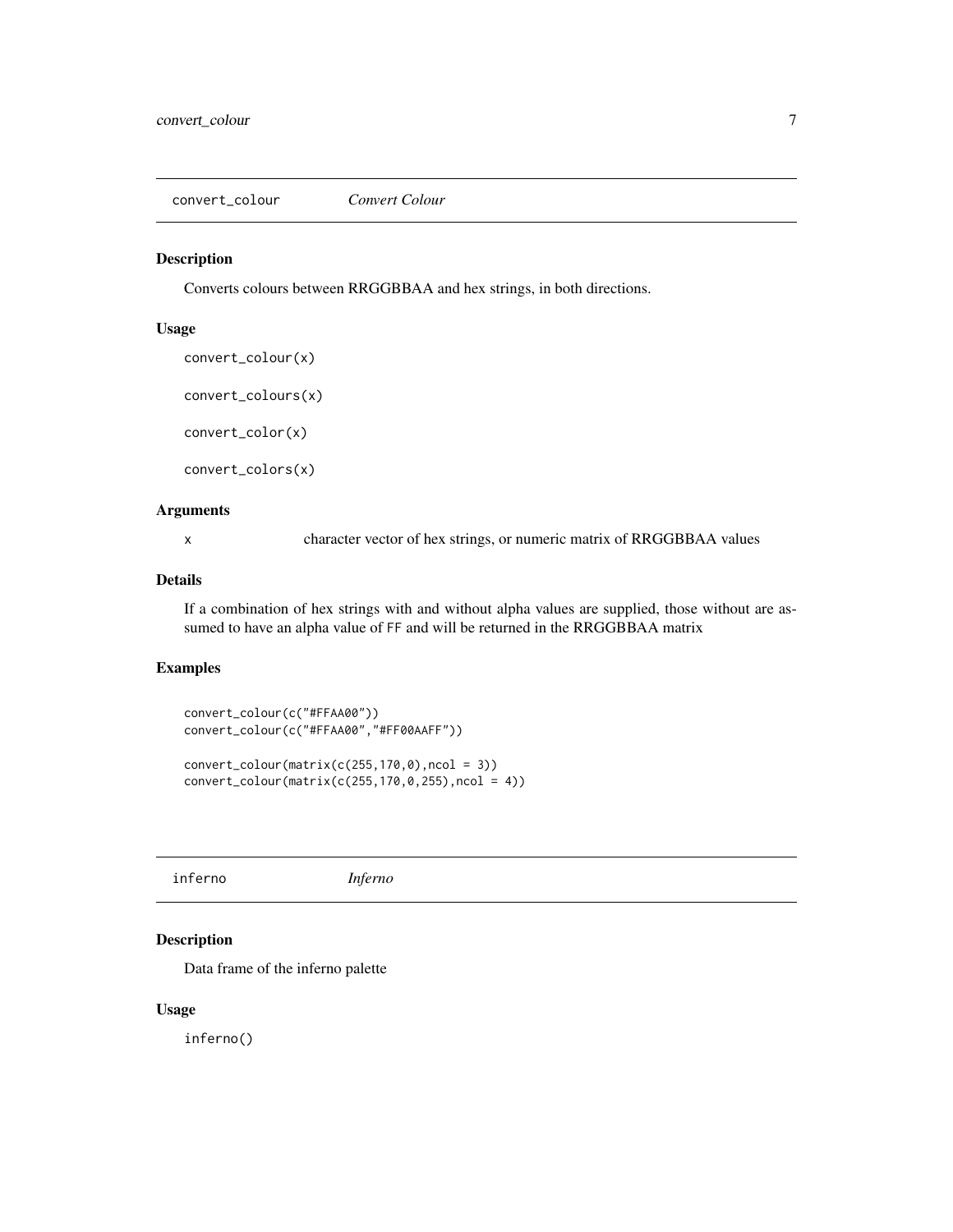<span id="page-7-0"></span>

| magma                                                 | Magma   |
|-------------------------------------------------------|---------|
| <b>Description</b><br>Data frame of the magma palette |         |
| <b>Usage</b>                                          |         |
| magma()                                               |         |
| plasma                                                | Plasma  |
| <b>Description</b>                                    |         |
| Data frame of the plasma palette                      |         |
| <b>Usage</b>                                          |         |
| plasma()                                              |         |
| viridis                                               | Viridis |

## Description

Data frame of the viridis palette

### Usage

viridis()